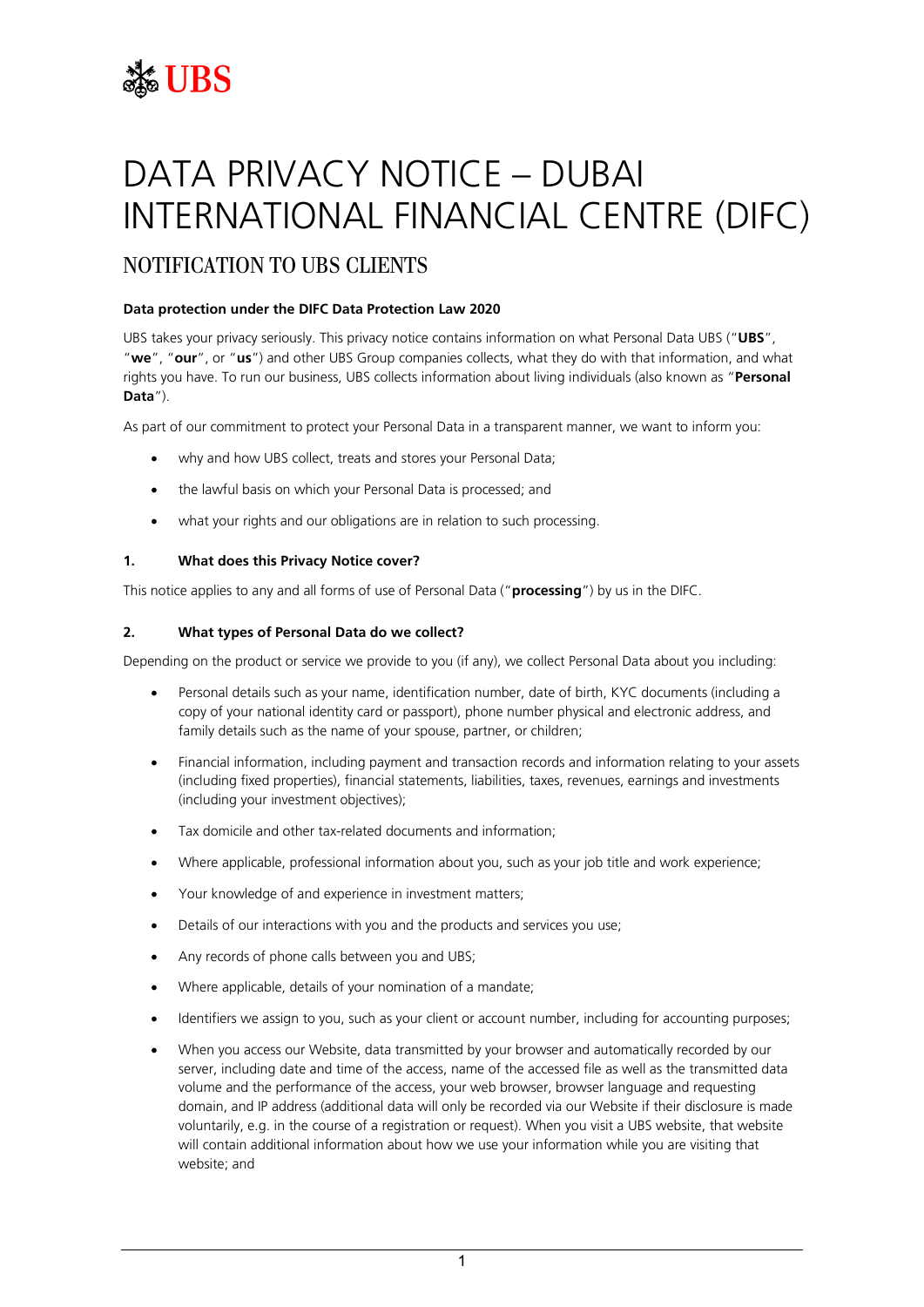

• In some cases, and to the extent permitted by applicable law, special categories of data, such as Personal Data revealing or concerning racial and ethnic origin, communal origin, political affiliation or opinions, religious or philosophical beliefs, data about sexual orientation, or health data and data about alleged or proven criminal offences

UBS collects certain of the above Personal Data types in relation to prospective clients. This Personal Data is relevant to establish and build relationships with a view to entering into a contractual agreement with them.

In some cases, we collect this information from public registers (which, depending on the product or service you receive and the country of the UBS entity with which you have a contractual relationship, may include beneficial ownership and other registers), public administration or other third-party sources, such as wealth screening services, credit reference agencies, fraud prevention agencies, intermediaries that facilitate data portability, and other UBS Group entities.

If relevant to the products and services we provide to you, we will also collect information about your additional account holder, your business partners (including other shareholders or beneficial owners), dependants or family members, representatives, and agents.

Additionally, where you are an institutional or corporate client or investor, we will also collect information about your directors, employees or shareholders. Before providing UBS with this information, you should provide a copy of this notice to those individuals.

#### **3. On which legal basis and for which purposes do we process Personal Data?**

#### **3.1 Legal basis for processing**

Depending on the purpose of the processing activity (see Section 3.2), the legal basis for the processing of your Personal Data will be one of the following:

- necessary to perform our contractual obligations towards you or to take pre-contractual steps at your request, such as when we use your data for some of the purposes in Sections [3.2](#page-2-0) [\(a\),](#page-2-1) [\(b\),](#page-2-2) [\(c\)](#page-2-3) below;
- necessary to meet our legal or regulatory obligations, such as tax reporting or reference requirements;
- necessary to protect the vital interests of the relevant individual or of another natural person, such as providing disability access to places of work where applicable;
- necessary for the legitimate interests of UBS, without unduly affecting your interests or fundamental rights and freedoms and to the extent such Personal Data is strictly necessary for the intended purpose (see below); or
- in some cases, and as may be requested from you from time to time, we have obtained prior consent (for instance where required by law), or processed with your explicit consent in the case of special category of Personal Data such as your medical information.

Examples of the 'legitimate interests' referred to above are:

- pursuing certain of the purposes in Sections 3.2. [\(a\)](#page-2-1) to [\(k\)](#page-3-0) below;
- when we make the disclosures referred to in Section [4](#page-3-1) below, providing products and services and assuring a consistently high service standard across the UBS Group, and keeping our customers, employees and other stakeholders satisfied; or
- meeting our accountability and regulatory requirements around the world,

in each case provided such interests are not overridden by your privacy interests.

To the extent UBS has obtained your consent to process Personal Data in the past in any product-specific terms and conditions for the purposes of data protection law only, UBS will, unless explicitly stated otherwise in this notice, no longer rely on such consent, but instead will rely on lawful grounds of compliance with a legal obligation, contractual necessity or legitimate interests (as specified in this notice), and UBS' ability to rely on that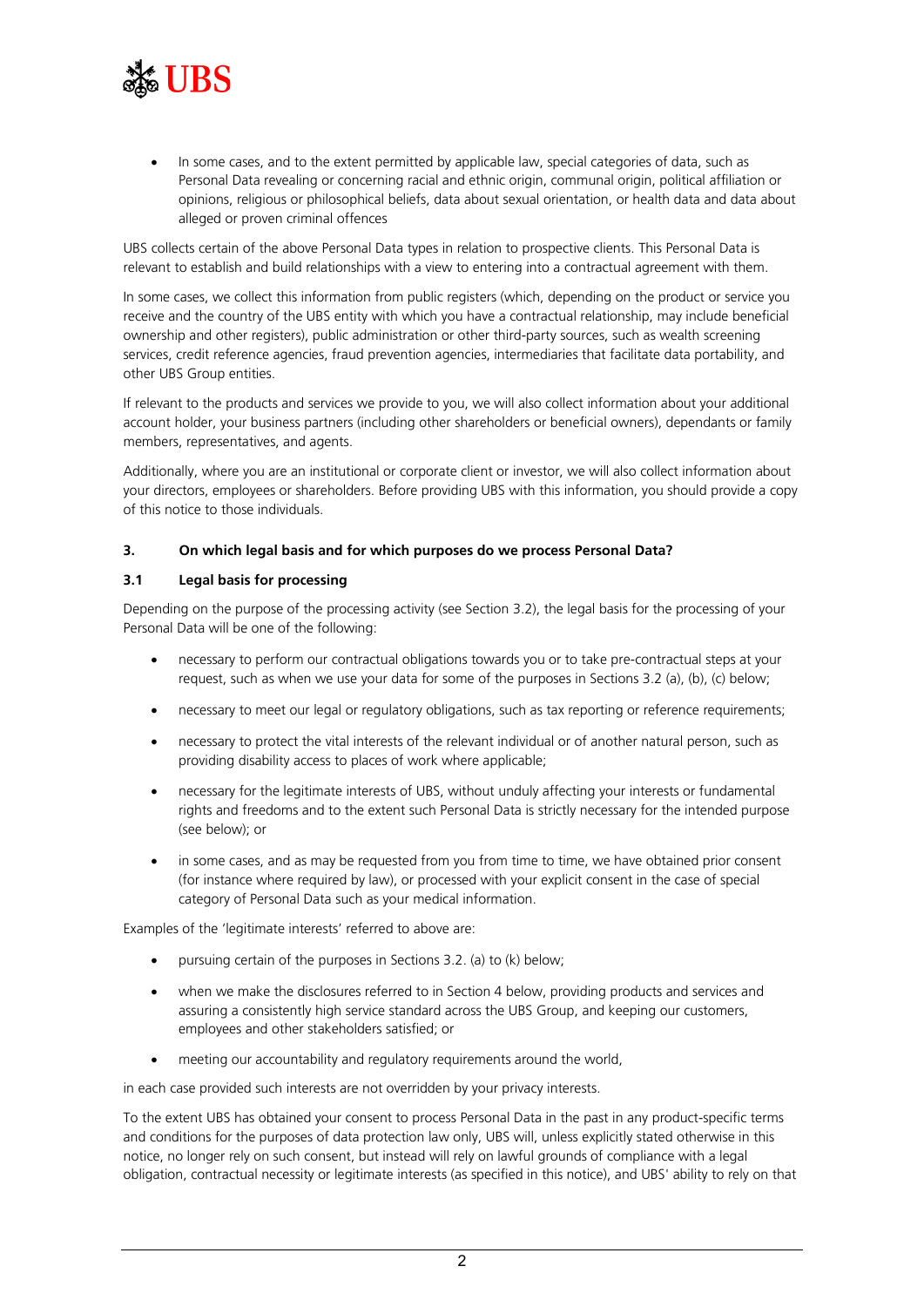

consent is hereby waived or extinguished. For the avoidance of doubt, any consent given for any other reason remains unaffected by this paragraph.

To the extent that we process any special categories of data relating to you, we will do so because:

- the processing is necessary to meet our legal or regulatory responsibilities;
- the processing is necessary for our regular exercise of rights, including in judicial, administrative or arbitration proceedings;
- the processing is necessary to protect the vital interests of the relevant individual or of another natural person
- the processing is necessary for reasons of substantial public interest;
- processing relates to Personal Data that has been made public by you; or
- you have given your explicit consent to us to process that information (where legally permissible).

Where the Personal Data we collect from you is needed to meet our legal or regulatory obligations or enter into an agreement with you, if we cannot collect this Personal Data there is a possibility we may be unable to onboard you as a client or provide products or services to you (in which case we will inform you accordingly).

#### <span id="page-2-0"></span>**3.2 Purposes of processing**

We always process your Personal Data for a specific purpose and only process the Personal Data which is relevant to achieve that purpose. In particular, we process Personal Data for the following purposes:

- <span id="page-2-1"></span>a) client on-boarding processes, including to verify your identity, and to conduct legal and other regulatory compliance checks (for example, to comply with anti-money laundering regulations, and prevent fraud);
- <span id="page-2-2"></span>b) providing products and services, including any engaged portfolio management services, to you and ensuring their proper execution, for instance by ensuring that we can identify you and make payments to and from your accounts, selecting and implementing investments on your behalf in accordance with the terms of the power of attorney you grant us;
- <span id="page-2-3"></span>c) managing our relationship with you, including communicating with you in relation to the products and services you obtain from us and from our business partners, handling customer service-related queries and complaints, facilitating debt recovery activities, making decisions regarding your identity, tracing your whereabouts, and closing your account (in accordance with applicable law) if it remains dormant and we are unable to contact you after a period of time;
- d) helping us to learn more about you as a customer, the products and services you receive, and other products and services you may be interested in receiving, including profiling based on the processing of your Personal Data, for instance by looking at the types of products and services that you use from us, how you like to be contacted and so on;
- e) taking steps to improve our products and services and our use of technology, including testing and upgrading of systems and processes, and conducting market research to understand how to improve of our existing products and services or learn about other products and services we can provide;
- f) subject to any applicable regulatory restrictions, contacting you for direct marketing purposes about products and services we think will be of interest to you, including those offered by us, UBS Group entities, and our other business partners, and facilitating competitions and promotions;
- g) meeting our on-going regulatory and compliance obligations (e.g. laws of the financial sector, antimoney-laundering and tax laws), including in relation to recording and monitoring communications, disclosures to tax authorities, financial service regulators and other regulatory, judicial and governmental bodies or in proceedings, and investigating or preventing crime;
- h) ensuring the safety of our clients, employees and other stakeholders;
- i) undertaking transactional and statistical analysis, and related research;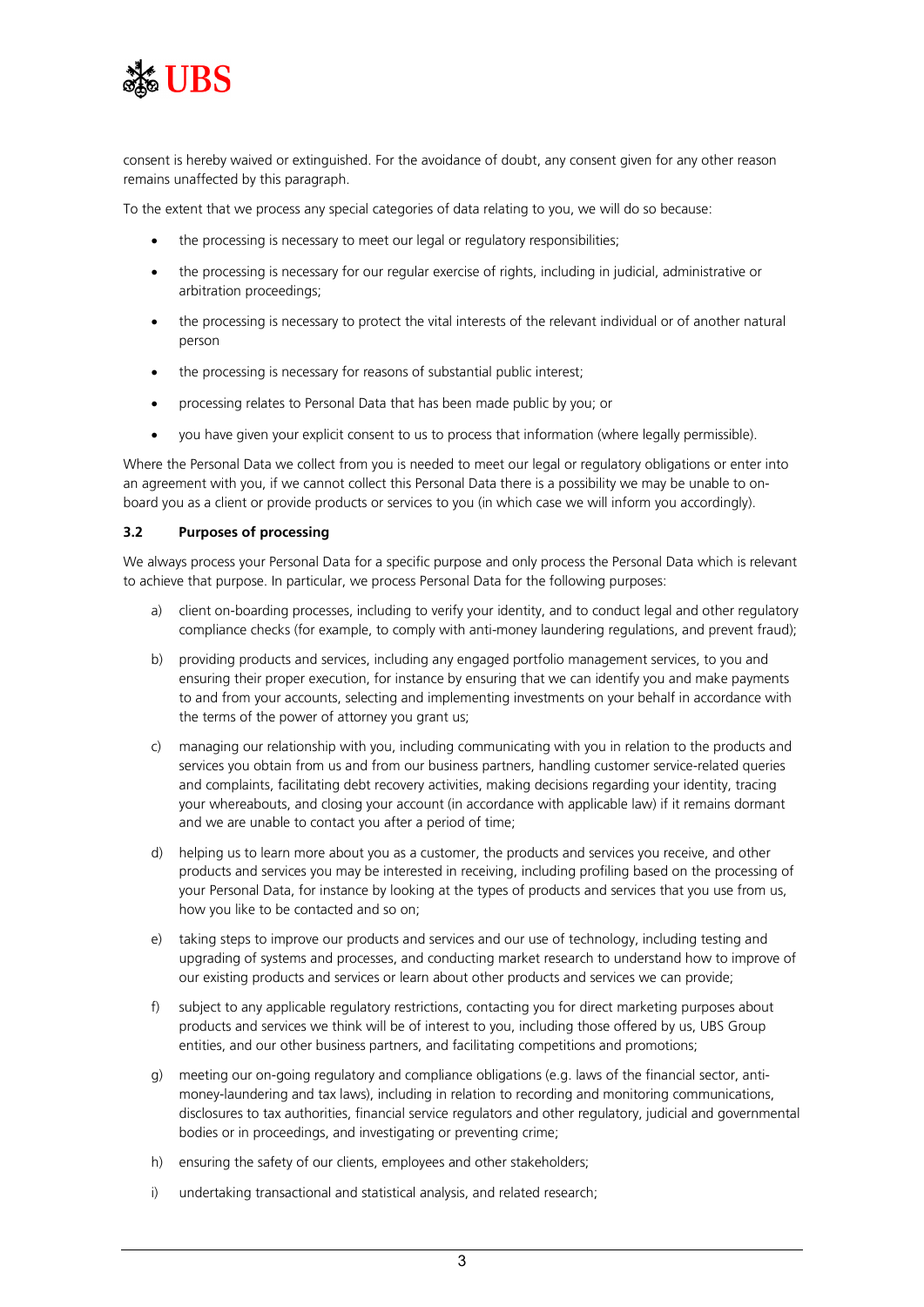

- <span id="page-3-0"></span>j) for the UBS Group's prudent operational management (including credit and risk management, insurance, audit, systems and products training and similar administrative purposes); and
- k) any other purposes we notify to you from time to time.

#### **4. How do we protect your Personal Data?**

All UBS staff accessing Personal Data must comply with the internal rules and processes in relation to the processing of Personal Data to protect them and to ensure their confidentiality.

We have implemented adequate technical and organisational measures to protect your Personal Data against unauthorised, accidental or unlawful destruction, loss, alteration, misuse, disclosure or access and against all other unlawful forms of processing. As complete data security cannot be guaranteed for communication via emails, instant messaging, and similar means of communication, we would recommend sending any particularly confidential information by an alternative secure means.

# <span id="page-3-1"></span>**5. Who has access to Personal Data and with whom are they shared?**

# **5.1 With the UBS Group**

We may share Personal Data with other UBS Group companies for the purposes indicated in section 3 to ensure a consistently high service standard across our group and to provide services and products to you.

#### **5.2 Outside the UBS Group**

For the purposes listed in section 3 above, and to the extent permitted under applicable law, we may also transfer Personal Data to third parties outside UBS and the UBS Group, such as:

- a) A potential buyer, transferee, merger partner or seller and their advisers in connection with an actual or potential transfer or merger of part or all of UBS's business or assets, or any associated rights or interests, or to acquire a business or enter into a merger with it; or
- b) Third party service providers, who are contractually bound to confidentiality, such as IT system or hosting providers, payroll providers, third parties that provide benefits or help us provide benefits to our staff (such as third parties who administer the Compensation Plans on our behalf), transport companies for work travel, cloud service providers, database providers, consultants (e.g. lawyers, tax accountants labour consultants or recruitment agencies), training, education and development providers and third parties who carry out pre-employment checks on employees, and other goods and services providers (such as food service providers); or
- c) Authorities, e.g. regulators, enforcement or exchange body or courts or party to proceedings where we are required to disclose information by applicable law or regulation or at their request, or to safeguard our legitimate interests; or
- d) Third parties that submit complaints, requests or reports to compliance or other units within UBS or the UBS Group; or
- e) Other credit, financial services, comparable institutions or other recipients to whom we transfer Personal Data in order to conduct business. In particular: (i) when providing products and services to you, to persons acting on your behalf or otherwise involved in the transaction (depending on the type of product or service you receive from us), including, where relevant the following types of companies: a party acquiring interest in, or assuming risk in or in connection with, the transaction (such as an insurer); or (ii) issuers of securities (including third parties appointed by them) in which you have an interest, where such securities are held by third party banks for you; (iii) payment recipients, beneficiaries, account nominees, intermediaries, and correspondent and agent banks (including custodian banks); (iv) clearing houses, and clearing or settlement systems and specialised payment companies or institutions such as SWIFT; (v) other banks, market counterparties (including broker to whom we have executed a give-up agreement with), upstream withholding agents, swap or trade repositories, stock exchanges; (vi) any third-party fund fiduciary administrator or asset manager who provides services to you; (vii) other financial institutions, credit reference agencies or credit bureaus (for the purpose of obtaining or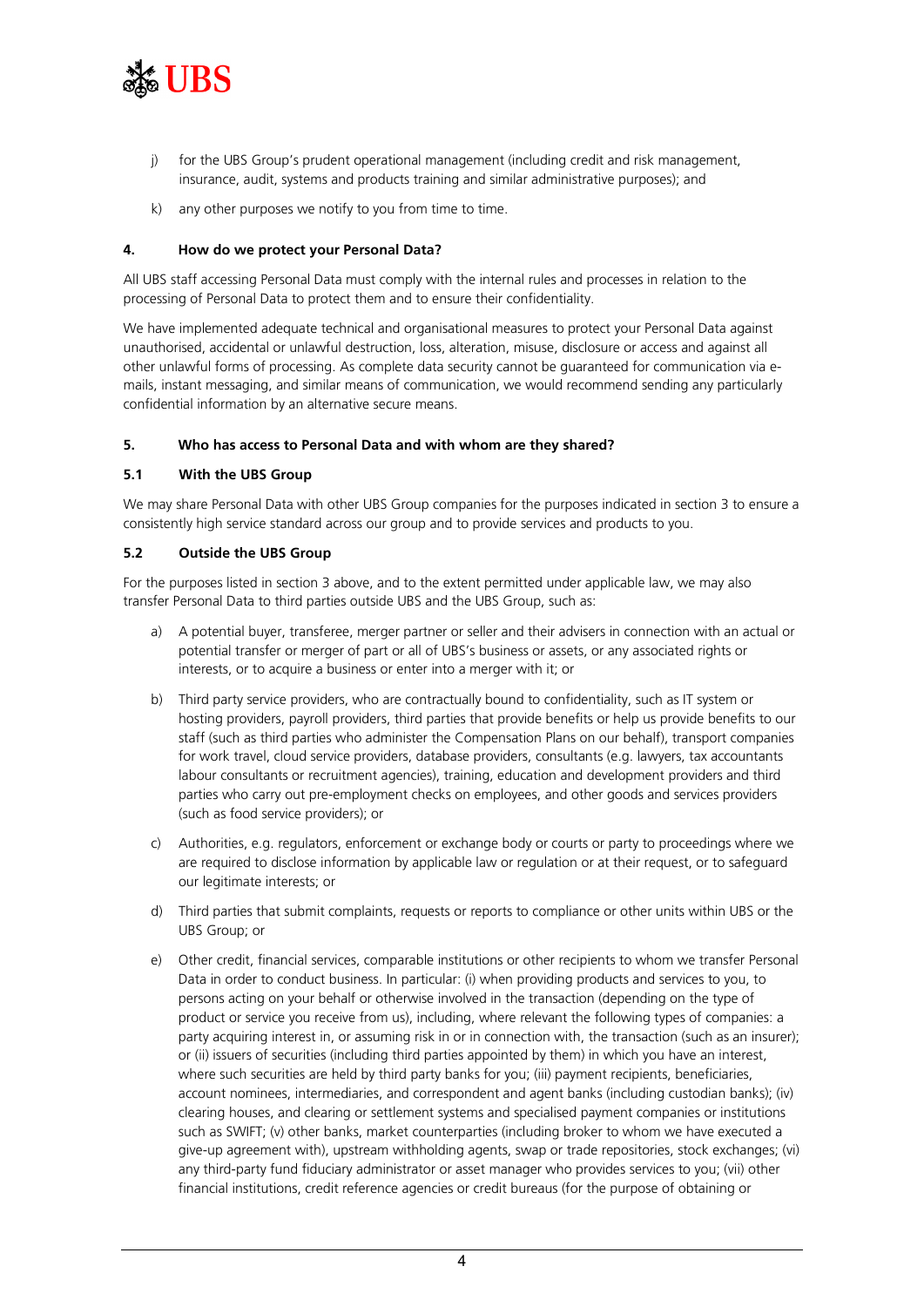

providing credit references); and (viii) any introducing broker to whom we provide introductions or referrals.

f) Any legitimate recipient required by applicable laws or regulations.

Where we transfer your data to third party service providers processing data on UBS behalf, we take steps to ensure they meet our data security standards, so thar your Personal Data remains secure. Third party service providers are thereby mandated to comply with a list of technical and organisational security measures, irrespective of their location, including measures relating to: (i) information security management; (ii) information security risk assessment and (iii) information security measures (e.g. physical controls; logical access controls; malware and hacking protection; data encryption measures; backup and recovery management measures).

# **5.3 Data transfers to other countries**

The Personal Data transferred within or outside the UBS Group as set out in sections 5.1 and 5.2, is in some cases also processed in other countries. We only transfer your Personal Data abroad to countries which are considered to provide an adequate level of data protection, or in the absence of such legislation that guarantees adequate protection, based on appropriate safeguards (e.g. standard contractual clauses or another statutory exemption provided by local applicable law).

A list of the countries in which UBS operates can be found at [https://www.ubs.com/locations.](https://www.ubs.com/locations)

#### **6. How long do we store your data?**

We will only retain Personal Data for as long as necessary to fulfil the purpose for which it was collected or to comply with legal, regulatory or internal policy requirements. To help us do this, we apply criteria to determine the appropriate periods for retaining your Personal Data depending on its purpose, such as proper account maintenance, facilitating client relationship management, and responding to legal claims or regulatory requests.

#### **7. What are your rights and how can you exercise them?**

#### **7.1 Your rights**

You have a right to access and to obtain information regarding your Personal Data that we process. If you believe that any information we hold about you is incorrect or incomplete, you may also request us to rectify inaccurate Personal Data.

You also have the right to:

- object to the processing of your Personal Data;
- request the erasure of your Personal Data;
- request restriction on the processing of your Personal Data; and/or
- withdraw your consent where UBS obtained your consent to process Personal Data (without this withdrawal affecting the lawfulness of any processing that took place prior to the withdrawal).

In certain circumstances UBS may process your Personal Data through automated decision-making. Where this takes place, you will be informed of such automated decision-making that uses your Personal Data and be given information on criteria and procedures applied. You can request an explanation about automated decision making carried out and that a natural person review related decisions where such a decision is exclusively based on such processing.

We will honour such requests, but these rights are not absolute: they do not always apply and exemptions may be engaged. We will usually, in response to a request, ask you to verify your identity and/or provide information that helps us to understand your request better. If we do not comply with your request, we will explain why.